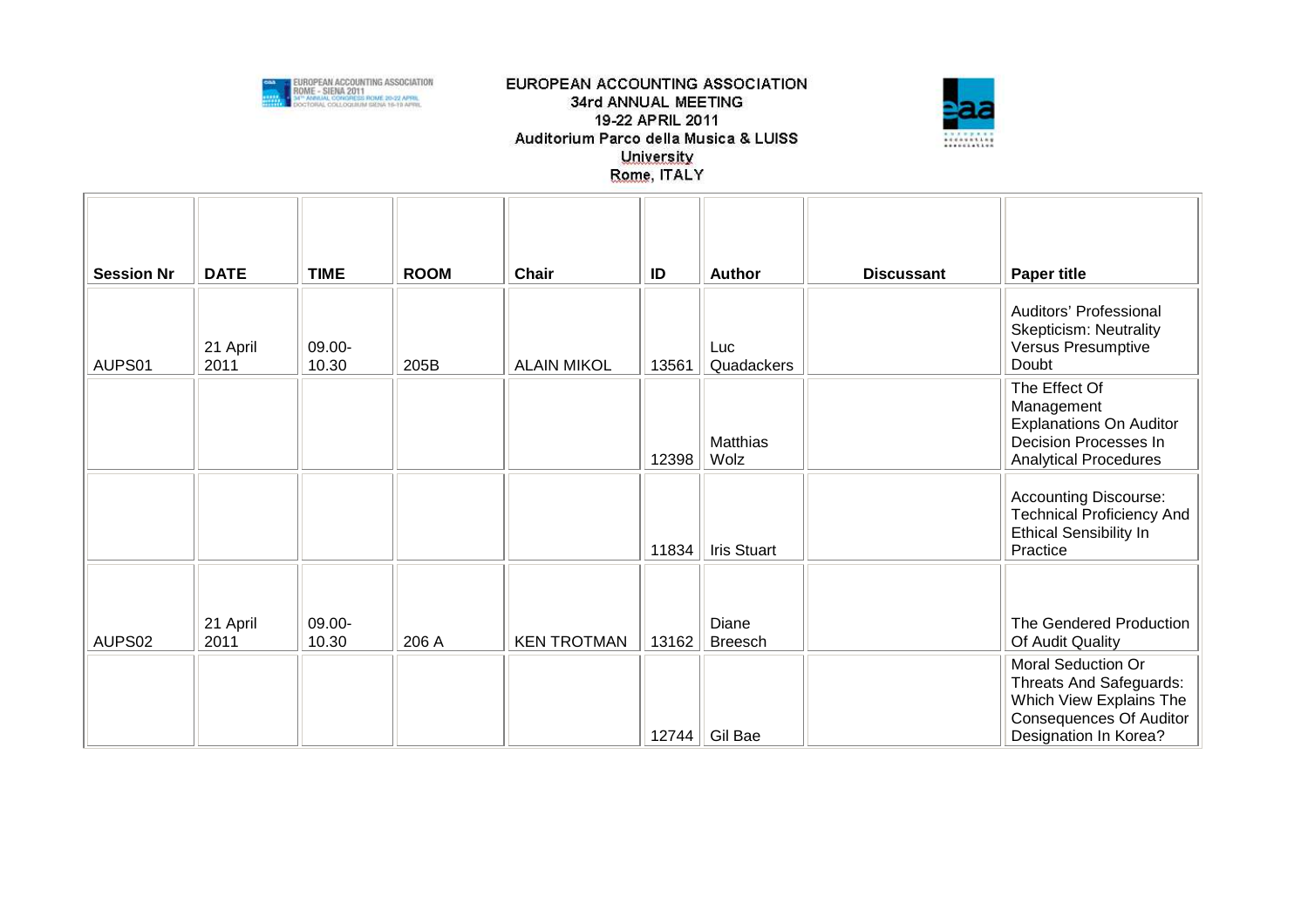



| <b>Session Nr</b>  | <b>DATE</b>      | <b>TIME</b>        | <b>ROOM</b> | <b>Chair</b>                   | ID    | <b>Author</b>              | <b>Discussant</b> | <b>Paper title</b>                                                                                                                                                            |
|--------------------|------------------|--------------------|-------------|--------------------------------|-------|----------------------------|-------------------|-------------------------------------------------------------------------------------------------------------------------------------------------------------------------------|
|                    |                  |                    |             |                                | 13124 | Richard<br>Fontaine        |                   | An Empirical Study Of<br>Canadian Companies To<br>Determine Clients'<br>Preferred Relationship<br>Approach With Their<br><b>Financial Auditor</b>                             |
| AUPS03             | 21 April<br>2011 | $11.00 -$<br>12.30 | 205B        | <b>HAIYAN</b><br>(HELEN) ZHOU  | 13669 | David Bond                 |                   | The Impact Of The Arthur<br>Andersen And Ernst &<br>Young Merger On The<br><b>Australian Audit Services</b><br>Market                                                         |
|                    |                  |                    |             |                                | 12066 | Hyonok Kim                 |                   | Japanese Big 3 Firms'<br>Response To Clients'<br><b>Business Risk: Greater</b><br>Audit Effort Or Higher<br>Fees?                                                             |
|                    |                  |                    |             |                                | 12140 | Donald<br><b>Stokes</b>    |                   | Spillovers Of Risk<br>Disclosures By Cross-<br>Listed Firms On Nyse To<br>Home Markets: The Role<br>Of Audit Quality And<br>Home Market Investor<br><b>Protection Regimes</b> |
| AUPS <sub>04</sub> | 21 April<br>2011 | 14.00-<br>15.30    | 205B        | <b>MAX</b><br><b>GOETTSCHE</b> | 13552 | Joost Van<br><b>Buuren</b> |                   | Do Audit Firms Use<br><b>Transparency Reports To</b><br>Signal Audit Quality To<br>The Market?                                                                                |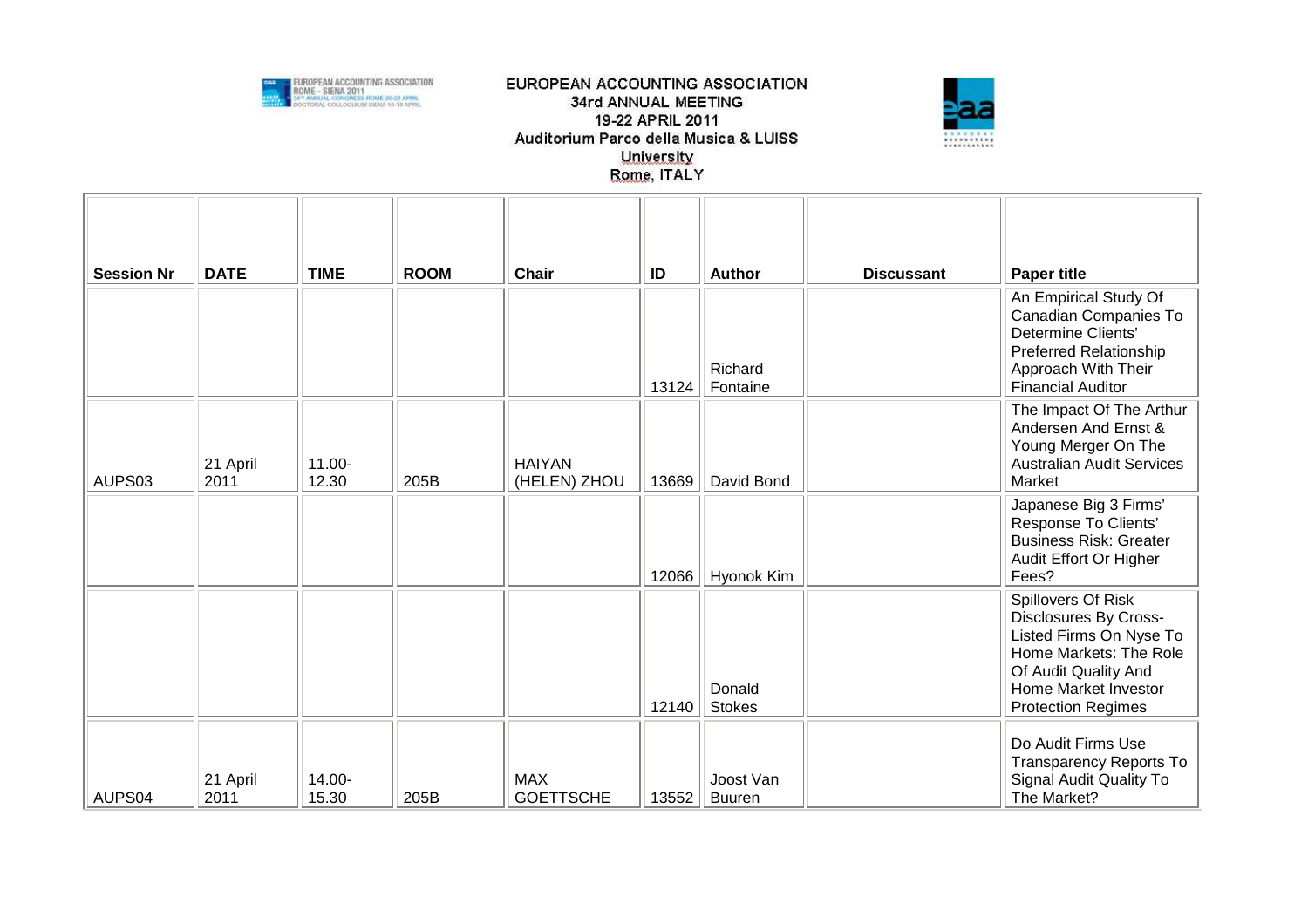



| <b>Session Nr</b> | <b>DATE</b>      | <b>TIME</b>     | <b>ROOM</b> | <b>Chair</b>                        | ID    | <b>Author</b>        | <b>Discussant</b> | <b>Paper title</b>                                                                                                            |
|-------------------|------------------|-----------------|-------------|-------------------------------------|-------|----------------------|-------------------|-------------------------------------------------------------------------------------------------------------------------------|
|                   |                  |                 |             |                                     |       |                      |                   |                                                                                                                               |
|                   |                  |                 |             |                                     | 13383 | Ann<br>Vanstraelen   |                   | Audit Firm Governance:<br>Do Transparency Reports<br><b>Reveal Audit Quality?</b>                                             |
|                   |                  |                 |             |                                     | 11763 | Tianyu<br>Zhang      |                   | Political Connection,<br><b>Transparency And Auditor</b><br>Choice: Evidence From<br>Family-Owned Firms In<br>China           |
| AUPS05            | 21 April<br>2011 | 16.00-<br>17.30 | 205B        | <b>CHRYSTELLE</b><br><b>RICHARD</b> | 12632 | Medhat El-<br>Guindy |                   | Audit Firm Tenure And<br>Earnings Management:<br>The Impact Of Changing<br><b>Accounting Standards</b><br>And Audit Firm Size |
|                   |                  |                 |             |                                     | 12604 | Cristina<br>Florio   |                   | Mandatory Auditor<br>Rotation, Audit Fees And<br><b>Audit Quality</b>                                                         |
|                   |                  |                 |             |                                     | 12239 | Kam-Wah<br>Lai       |                   | <b>Tax Service Fees After</b><br>The Sarbanes-Oxley Act:<br>Determinants And<br><b>Relation With Audit Fees</b>               |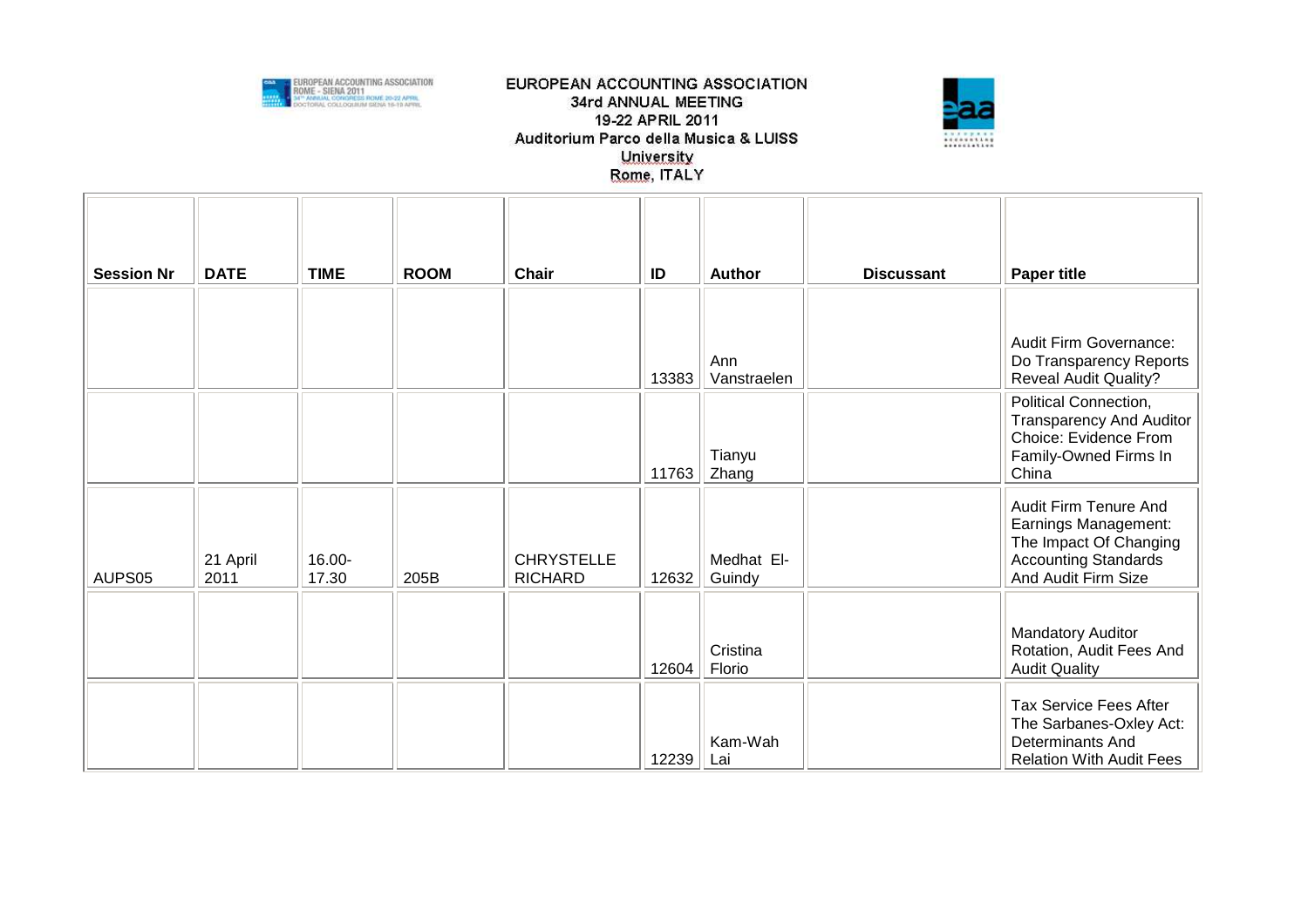



| <b>Session Nr</b> | <b>DATE</b>      | <b>TIME</b>     | <b>ROOM</b> | <b>Chair</b>                      | ID    | <b>Author</b>            | <b>Discussant</b> | <b>Paper title</b>                                                                                                 |
|-------------------|------------------|-----------------|-------------|-----------------------------------|-------|--------------------------|-------------------|--------------------------------------------------------------------------------------------------------------------|
| AUPS06            | 21 April<br>2011 | 16.00-<br>17.30 | 206A        | <b>JERE FRANCIS</b>               | 11691 | Ling Chu                 |                   | The Impact Of Audit<br>Quality On Disclosed<br>Accounting Information: A<br>Case Of Operating<br>Leases            |
|                   |                  |                 |             |                                   | 12361 | Jeroen Van<br>Raak       |                   | The Influence Of Auditor-<br><b>Client Economic Bonding</b><br>On Audit Quality                                    |
|                   |                  |                 |             |                                   | 13679 | Geraldine<br>Hottegindre |                   | The Impact Of Recent<br>Regulatory Changes On<br><b>Perceived Audit Quality</b><br>As Viewed By French<br>Auditors |
| AUPS07            | 22 April<br>2011 | 09.00-<br>10.30 | 205A        | <b>SOPHIE</b><br><b>MARMOUSEZ</b> | 13658 | Steven<br>Glover         |                   | The Inconvenient Truth<br><b>About Auditing Fair Value</b><br><b>Measures</b>                                      |
|                   |                  |                 |             |                                   | 13152 | Igor<br>Goncharov        |                   | The Effects Of Fair Value<br>On Audit Fees                                                                         |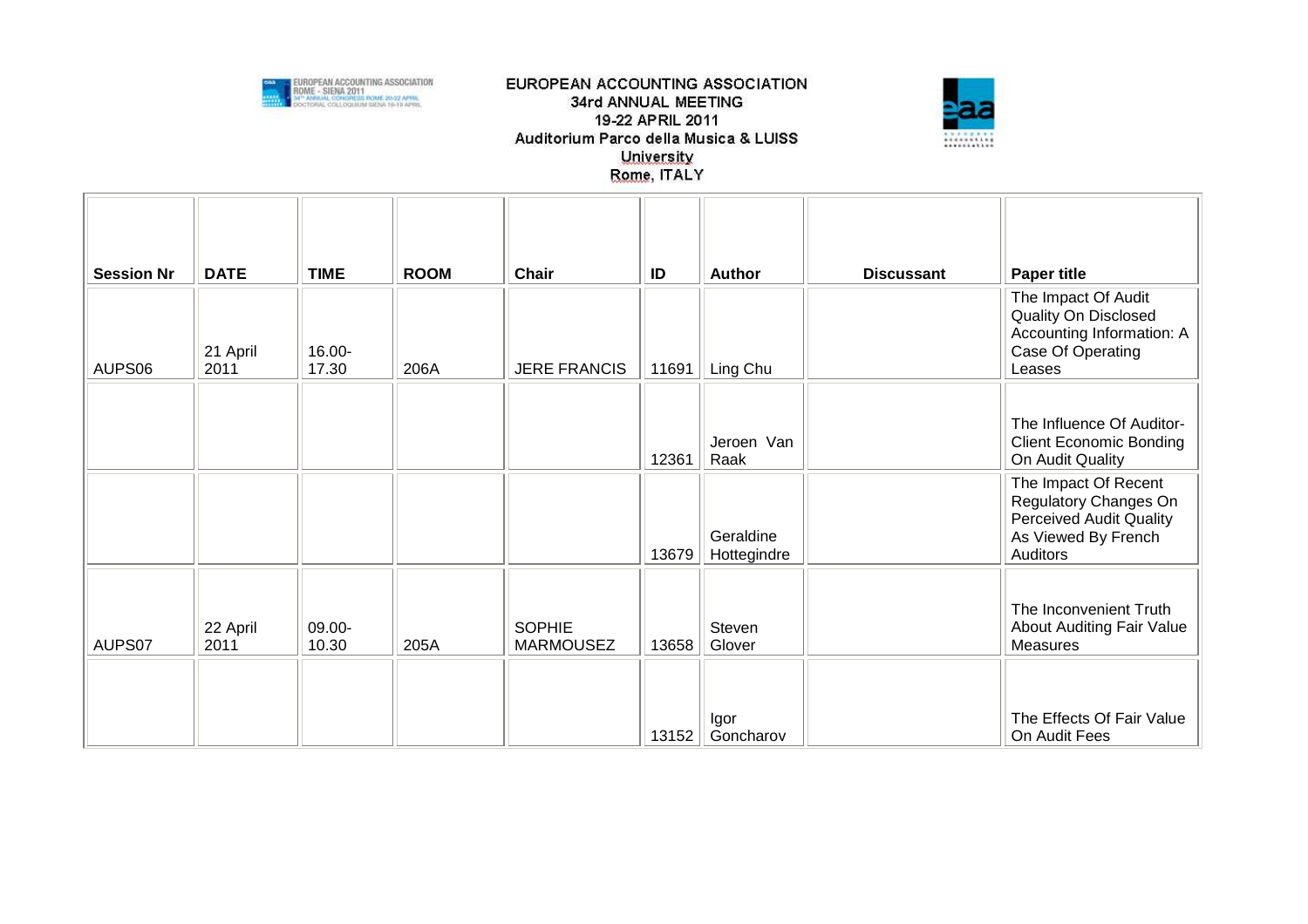



| <b>Session Nr</b> | <b>DATE</b>      | <b>TIME</b>     | <b>ROOM</b> | <b>Chair</b>                     | ID    | <b>Author</b>       | <b>Discussant</b> | <b>Paper title</b>                                                                                                                                                        |
|-------------------|------------------|-----------------|-------------|----------------------------------|-------|---------------------|-------------------|---------------------------------------------------------------------------------------------------------------------------------------------------------------------------|
| AUPS08            | 22 April<br>2011 | 09.00-<br>10.30 | 205B        | NICOLE V. S.<br><b>RATZINGER</b> | 13388 | Mina Pizzini        |                   | The Impact Of Internal<br><b>Audit Function Quality</b><br>And Contribution On Audit<br>Delays                                                                            |
|                   |                  |                 |             |                                  | 12844 | Dieter De<br>Smet   |                   | A Behavioral Approach<br>For The Collaboration<br>Between Internal And<br><b>External Auditors:</b><br><b>Literature Review And</b><br><b>Conceptual Model</b>            |
|                   |                  |                 |             |                                  | 12684 | Mazlina Mat<br>Zain |                   | Internal Audit Quality,<br>Internal Audit's<br><b>Contribution to External</b><br>Audit and the effects on<br>Audit Fees: Perception of<br>Malaysian Internal<br>Auditors |
| AUPS09            | 22 April<br>2011 | 11.00-<br>12.30 | 205A        | <b>KLAUS</b><br><b>RUHNKE</b>    | 12231 | Noel<br>Harding     |                   | Improving The<br><b>Effectiveness With Which</b><br><b>Audit Evidentiary</b><br><b>Triangulation Is</b><br>Employed: The Beneficial<br>Role Of Order Effects.             |
|                   |                  |                 |             |                                  | 12007 | John M.<br>Hassell  |                   | Manager Narcissism As<br>An Indicator Of Fraud<br>Attitude                                                                                                                |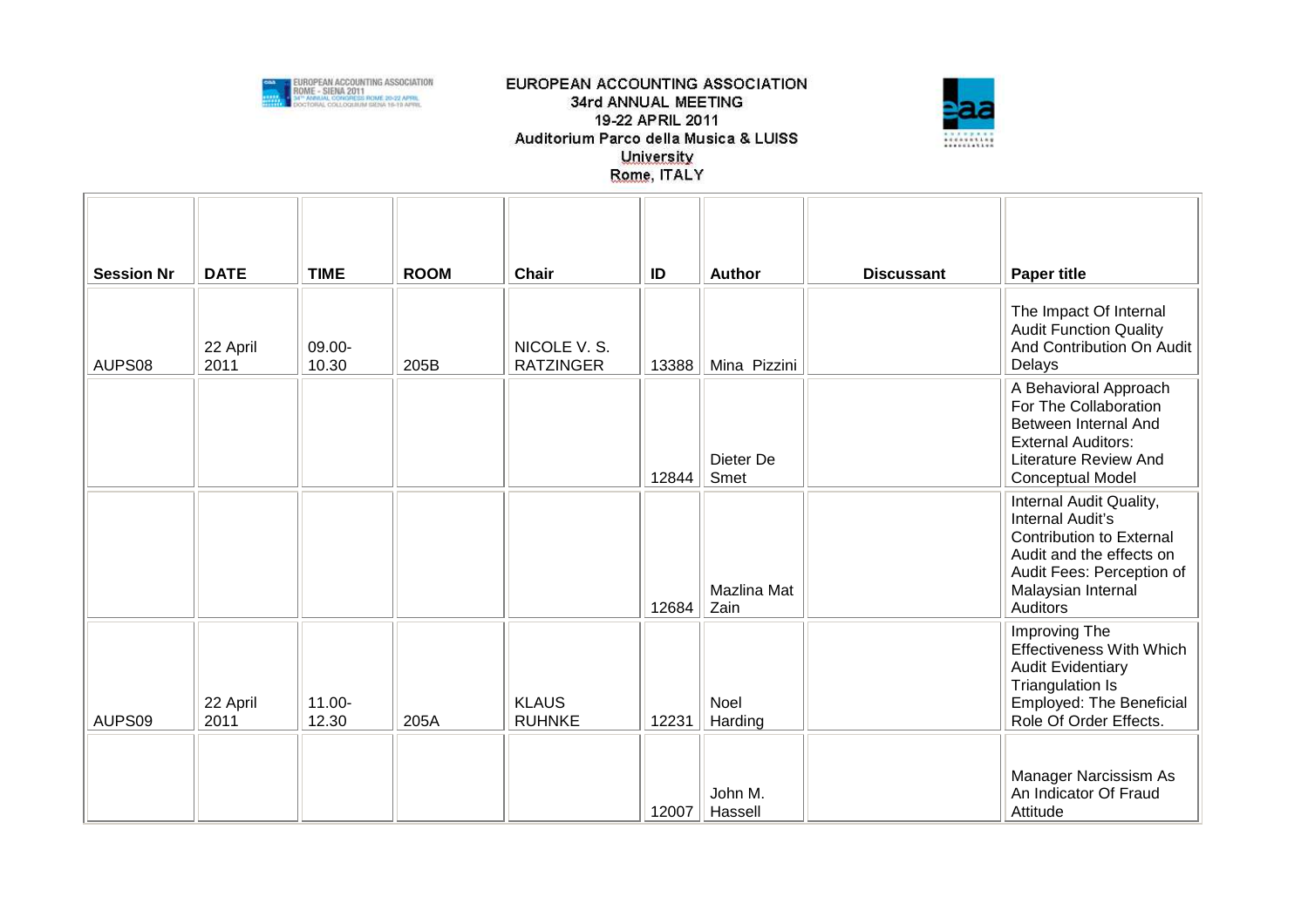



| <b>Session Nr</b>  | <b>DATE</b>      | <b>TIME</b>        | <b>ROOM</b> | <b>Chair</b>                      | ID    | <b>Author</b>                 | <b>Discussant</b> | <b>Paper title</b>                                        |
|--------------------|------------------|--------------------|-------------|-----------------------------------|-------|-------------------------------|-------------------|-----------------------------------------------------------|
|                    |                  |                    |             |                                   |       |                               |                   | The Impact Of A<br><b>Superior's Perceived</b>            |
|                    |                  |                    |             |                                   |       |                               |                   | <b>Expertise On The Level</b><br>Of Predecisional         |
|                    |                  |                    |             |                                   |       |                               |                   | Distortion Of Information                                 |
|                    |                  |                    |             |                                   | 11818 | Sarah Kim                     |                   | <b>By Auditors</b>                                        |
|                    |                  |                    |             |                                   |       |                               |                   | <b>INDEPENDENT AUDIT</b><br><b>OVERSIGHT</b>              |
|                    |                  |                    |             |                                   |       |                               |                   | <b>AUTHORITIES: A</b><br><b>COMPARATIVE STUDY</b>         |
|                    |                  |                    |             |                                   |       |                               |                   | OF THE UNITED                                             |
| AUPS10             | 22 April<br>2011 | $11.00 -$<br>12.30 | 205B        | <b>CHRISTOPHER</b><br><b>KOCH</b> | 12782 | Mouna<br>Hazgui               |                   | STATES, THE UNITED<br>KINGDOM AND FRANCE                  |
|                    |                  |                    |             |                                   |       |                               |                   | <b>Expectation Gap And</b>                                |
|                    |                  |                    |             |                                   |       |                               |                   | Corporate Fraud: Is<br>Public Opinion                     |
|                    |                  |                    |             |                                   |       | Cedric                        |                   | Reconcilable With                                         |
|                    |                  |                    |             |                                   | 12303 | Lesage                        |                   | Auditors' Duties?                                         |
|                    |                  |                    |             |                                   |       |                               |                   | Implications Of<br>Differences In Country-                |
|                    |                  |                    |             |                                   |       |                               |                   | Specific Caps On Auditor                                  |
|                    |                  |                    |             |                                   | 12093 | Kim<br>Pettersson             |                   | Liability On Audit Quality<br><b>And Equity Valuation</b> |
|                    |                  |                    |             |                                   |       |                               |                   |                                                           |
|                    |                  |                    |             |                                   |       |                               |                   | The Contagion Effect Of                                   |
| AUPS <sub>11</sub> | 22 April<br>2011 | 14.00-<br>15.30    | 205A        | <b>STEVEN</b><br><b>GLOVER</b>    |       | 11775 $\parallel$ Paul Michas |                   | Office-Level Audit<br><b>Failures</b>                     |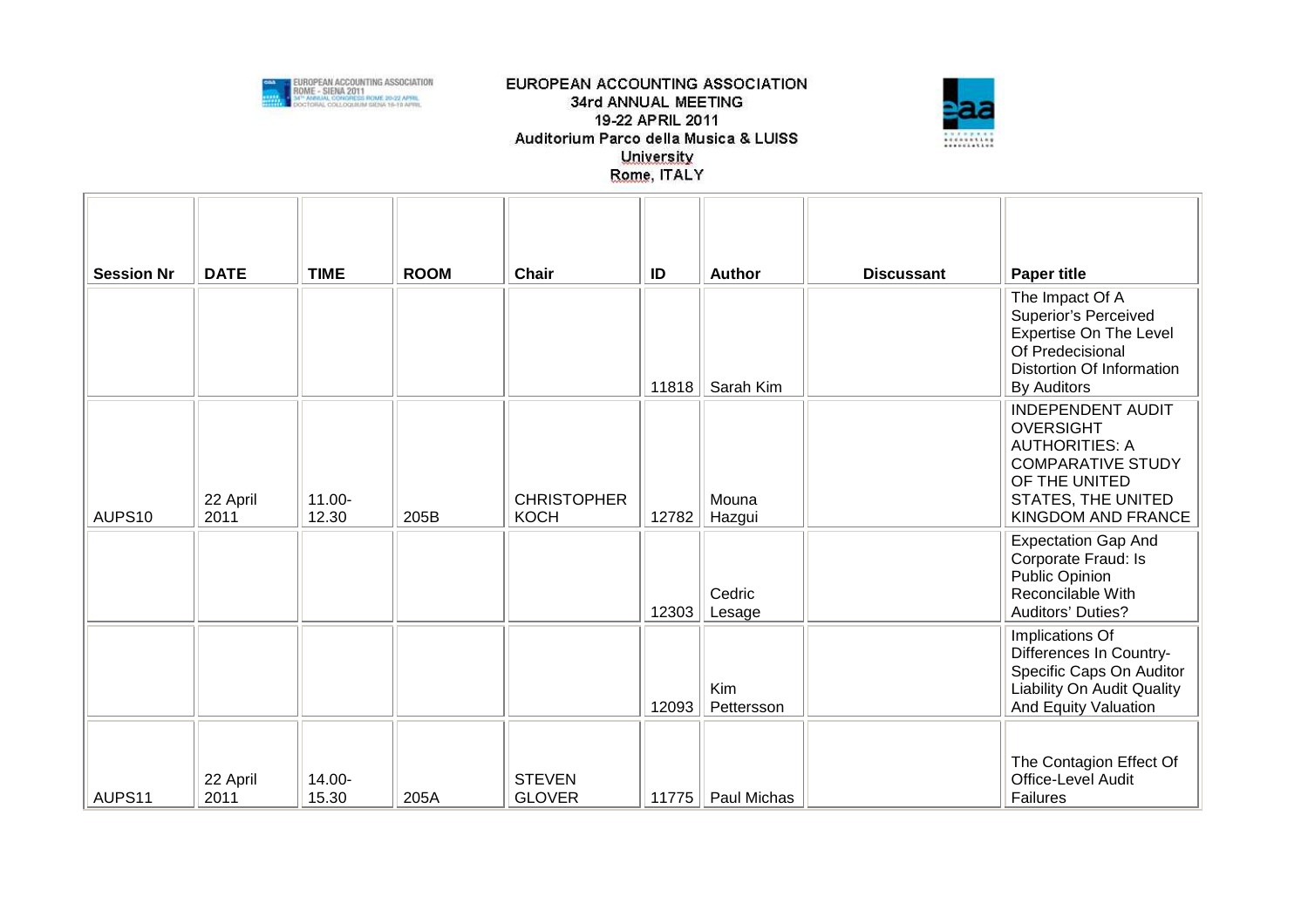



| <b>Session Nr</b> | <b>DATE</b>      | <b>TIME</b>     | <b>ROOM</b> | Chair             | ID    | <b>Author</b>        | <b>Discussant</b> | <b>Paper title</b>                                                                                                                                        |
|-------------------|------------------|-----------------|-------------|-------------------|-------|----------------------|-------------------|-----------------------------------------------------------------------------------------------------------------------------------------------------------|
|                   |                  |                 |             |                   |       |                      |                   | The Effects Of Audit<br>Partner Pre-Client And<br>Client-Specific<br><b>Experience On Earnings</b><br><b>Quality And Perceptions</b>                      |
|                   |                  |                 |             |                   | 11512 | Linda Myers          |                   | Of Earnings Quality                                                                                                                                       |
|                   |                  |                 |             |                   | 11795 | Martin<br>Schmidt    |                   | An Analysis Of The<br><b>Relation Between Risk</b><br>Factors, Audit Input, And<br><b>Audit Differences</b><br>Detected In Financial<br><b>Statements</b> |
| AUPS12            | 22 April<br>2011 | 14.00-<br>15.30 | 205B        | <b>CRAIG EMBY</b> | 12246 | Wendy<br>Green       |                   | Thr Driving Forces Behind<br><b>Carbon Emissions</b><br>Assurance: An<br><b>International Analysis</b>                                                    |
|                   |                  |                 |             |                   | 12429 | Annukka<br>Jokipii   |                   | Fraud Risk Assessment -<br>Factors Influencing<br>Auditors' Ability To<br><b>Assess Fraud Risk</b>                                                        |
|                   |                  |                 |             |                   | 11961 | Torbjorn<br>Tagesson |                   | Auditors' Ability And<br>Willingness To Signal<br><b>Going Concern Problems</b><br>And Predict Bankruptcy                                                 |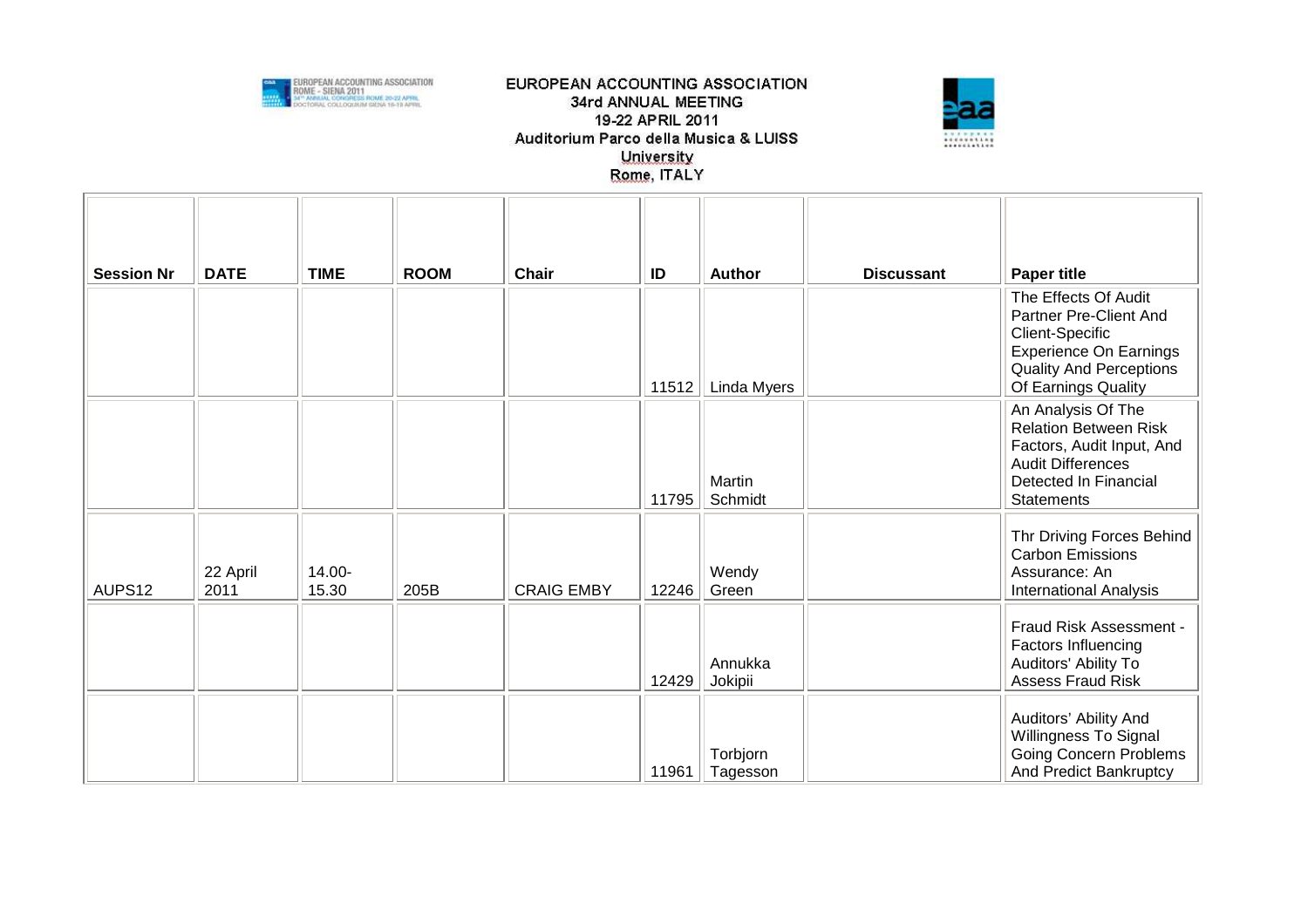



| <b>Session Nr</b> | <b>DATE</b>      | <b>TIME</b>     | <b>ROOM</b> | <b>Chair</b>                      | ID    | <b>Author</b>               | <b>Discussant</b> | <b>Paper title</b>                                                                                                                                                                                             |
|-------------------|------------------|-----------------|-------------|-----------------------------------|-------|-----------------------------|-------------------|----------------------------------------------------------------------------------------------------------------------------------------------------------------------------------------------------------------|
| AUPS13            | 22 April<br>2011 | 16.00-<br>17.30 | 205B        | <b>IRIS STUART</b>                | 12869 | Junghun<br>Lee              |                   | Audit Quality, Agency<br>Costs, And The Values Of<br>Cash Holdings And<br><b>Capital Expenditures</b>                                                                                                          |
|                   |                  |                 |             |                                   | 12108 | Paul<br>Pronobis            |                   | <b>Unexpected Audit Fees</b><br>And Audit Quality: Do<br><b>Audit Fee Premiums</b><br><b>Trigger Error</b><br>Announcements And<br><b>Earnings Management?</b>                                                 |
|                   |                  |                 |             |                                   | 12756 | <b>Tobias</b><br>Svanström  |                   | Auditor-In-Charge<br><b>Characteristics And Going</b><br><b>Concern Reporting</b><br>Behavior: Do The<br>Auditor'S Number Of<br>Assignments, His Or Her<br>Age And The Client Fee<br><b>Dependence Matter?</b> |
| AUPS14            | 22 April<br>2011 | 16.00-<br>17.30 | 206 A       | <b>RICHARD</b><br><b>FONTAINE</b> | 12112 | Wenjun<br>Zhang             |                   | Has Sox Affected The<br><b>Association Between Fee</b><br>Dependence And Non<br>Big-4 Clients' Accrual<br>Reporting?                                                                                           |
|                   |                  |                 |             |                                   |       | 13719 $\parallel$ Jian Zhou |                   | <b>Audit Committee</b><br><b>Characteristics And</b><br><b>Auditor Dismissals</b>                                                                                                                              |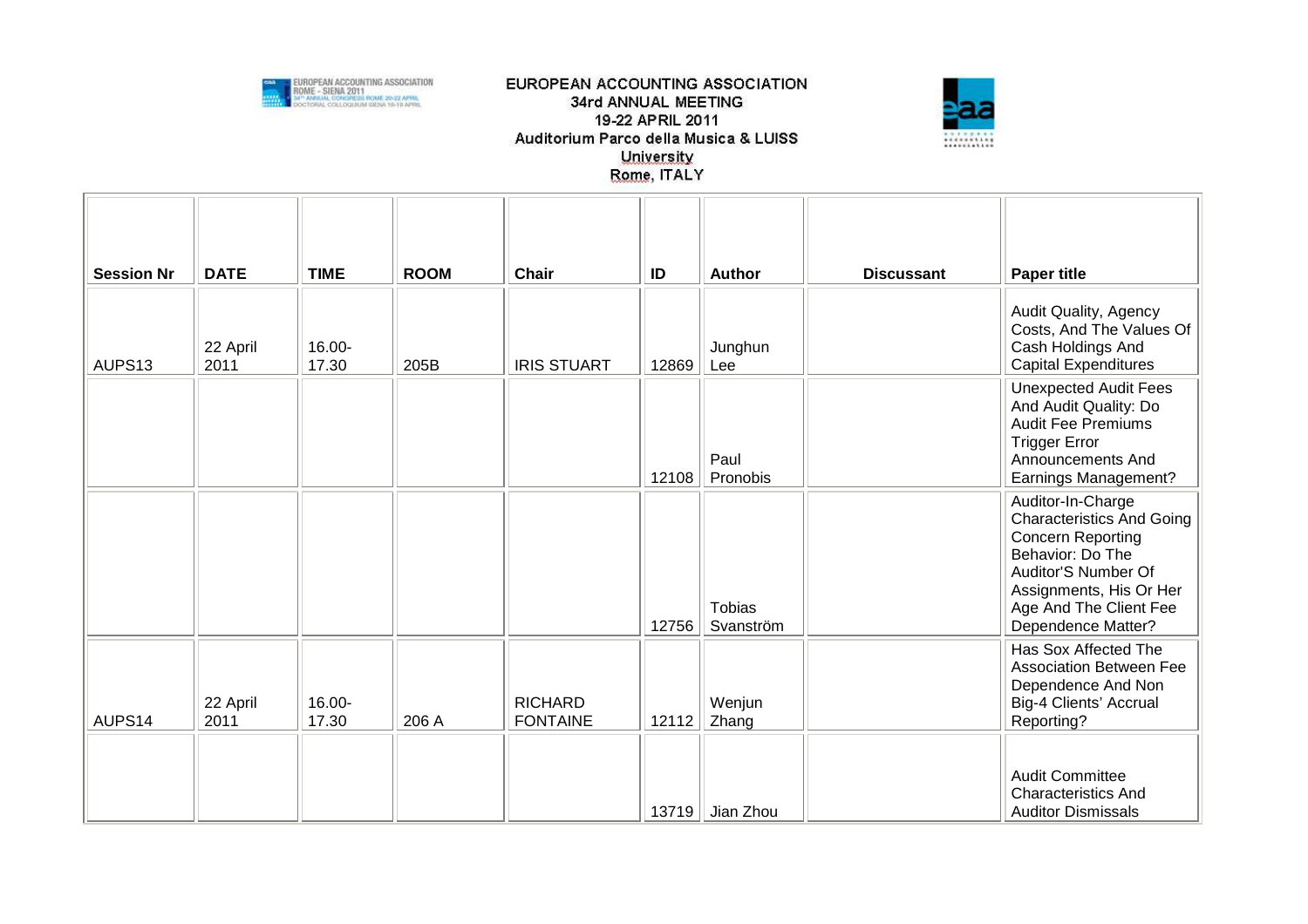



| <b>Session Nr</b> | <b>DATE</b>      | <b>TIME</b>        | <b>ROOM</b> | <b>Chair</b>                      | ID    | <b>Author</b>              | <b>Discussant</b>       | <b>Paper title</b>                                                                                                                                                        |
|-------------------|------------------|--------------------|-------------|-----------------------------------|-------|----------------------------|-------------------------|---------------------------------------------------------------------------------------------------------------------------------------------------------------------------|
| AUPSD01           | 21 April<br>2011 | 09.00-<br>10.30    | 101         | <b>MARTIN</b><br><b>SCHMIDT</b>   | 13637 | Sophie<br>Marmousez        | David Bond              | Big-4 And Non-Big-4<br><b>Audit Production Costs:</b><br><b>Office Level Audit</b><br><b>Technology And The</b><br>Impact On Audit Fees                                   |
|                   |                  |                    |             |                                   | 13191 | Christopher<br>Koch        | <b>JANNE CHUNG</b>      | <b>Price Competition And</b><br><b>Auditor Strategy Choice:</b><br><b>Experimental Evidence</b>                                                                           |
| AUPSD02           | 21 April<br>2011 | $11.00 -$<br>12.30 | 101         | <b>JANNE CHUNG</b>                | 11937 | Janne<br>Chung             | <b>Steve Salterio</b>   | The Influence Of Ethical<br><b>Conflict And Emotion On</b><br>Auditors' Inventory<br>Judgments                                                                            |
|                   |                  |                    |             |                                   | 12556 | <b>Ulfert</b><br>Gronewold | Ira Salomon             | The Impact Of Error-<br>Management Climate,<br>Error Type And Error<br>Originator On Auditors'<br><b>Reporting Errors</b><br>Discovered On Audit<br><b>Working Papers</b> |
| AUPSD03           | 21 April<br>2011 | 16.00-<br>17.30    | 101         | <b>ULFERT</b><br><b>GRONEWOLD</b> | 12385 | Eddy<br>Cardinaels         | <b>Tobias Svanstrom</b> | <b>Audit Committees:</b><br>Management Watchdog<br>Or Personal Friend Of<br>The Ceo?                                                                                      |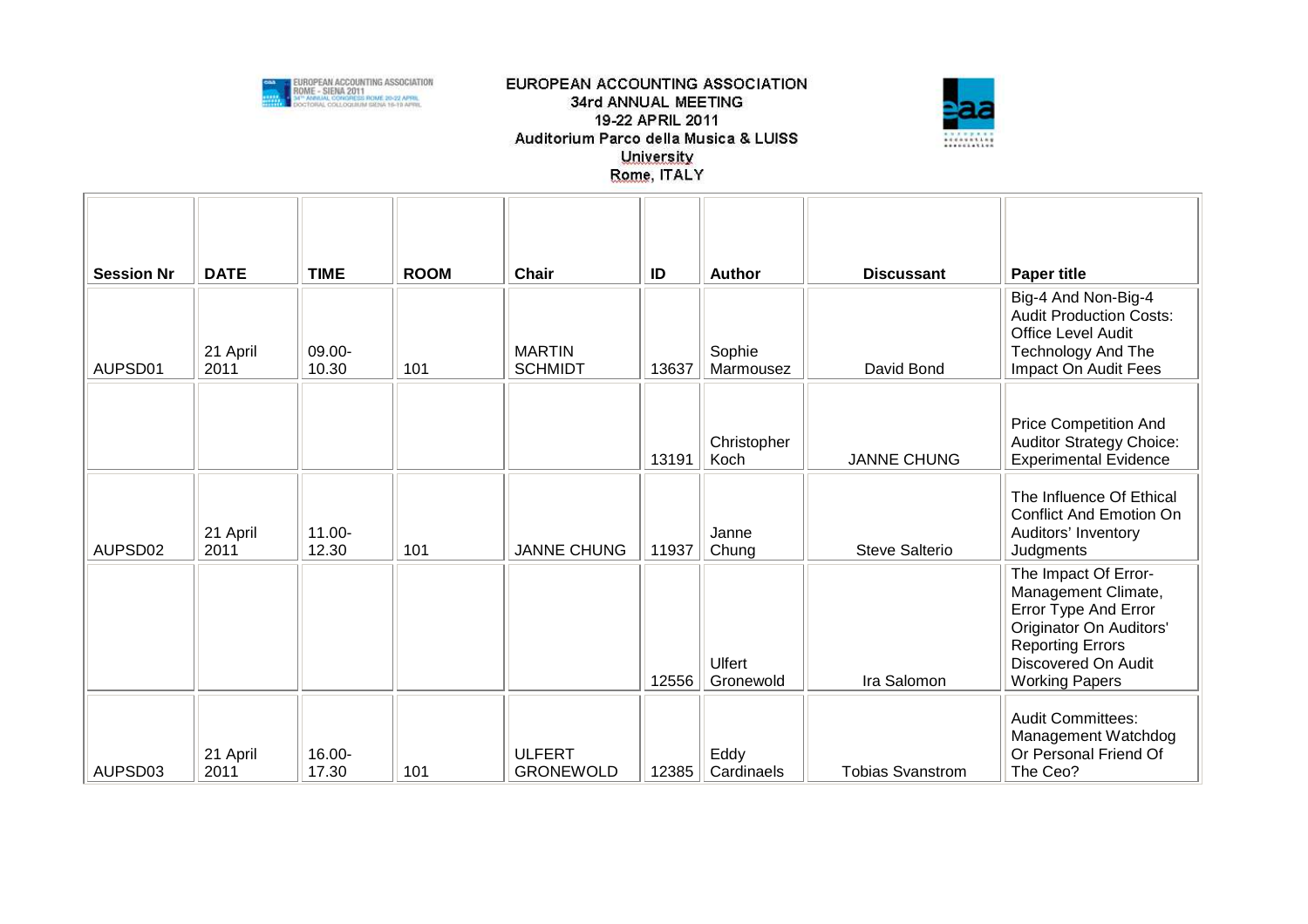



| <b>Session Nr</b> | <b>DATE</b>      | <b>TIME</b>        | <b>ROOM</b> | <b>Chair</b>                   | ID    | Author                 | <b>Discussant</b>        | <b>Paper title</b>                                                                                         |
|-------------------|------------------|--------------------|-------------|--------------------------------|-------|------------------------|--------------------------|------------------------------------------------------------------------------------------------------------|
|                   |                  |                    |             |                                | 11610 | John<br>Goodwin        | Cedric Lesage            | Office-Level Audit Partner<br><b>Rotation And Audit</b><br>Quality                                         |
| AUPSD04           | 22 April<br>2011 | $11.00 -$<br>12.30 | 101         | <b>WENJUN</b><br><b>ZHANG</b>  | 11604 | Jere Francis           | Jane Hamilton            | Cross-Country<br>Differences In Audit<br><b>Market Structure And</b><br><b>Audit Quality</b>               |
|                   |                  |                    |             |                                | 13257 | Ruben<br>Peixinho      | Joon Rho                 | Are Analysts Misleading<br>Investors? The Case Of<br>Going-Concern Opinions                                |
| AUPSD05           | 22 April<br>2011 | 14.00-<br>15.30    | 101         | <b>IRA SOLOMON</b>             | 11730 | Tony Kang              | Joost Van Buuren         | The Relation Between<br>Audit Fees, Earnings<br>Predictability And<br>Properties Of Analysts'<br>Forecasts |
|                   |                  |                    |             |                                | 12410 | Angela<br>Pettinicchio | <b>Kris Hardies</b>      | An Analysis Of External<br><b>Auditor Fees Following</b><br><b>Sec Comment Letters</b>                     |
| AUPSD06           | 22 April<br>2011 | 16.00-<br>17.30    | 101         | <b>DIANE</b><br><b>BREESCH</b> | 12017 | Sylvain<br>Durocher    | <b>Thomas Carrington</b> | Epistemic Identities Under<br><b>Stress: The Propagation</b><br>Of Fair Value Accounting                   |